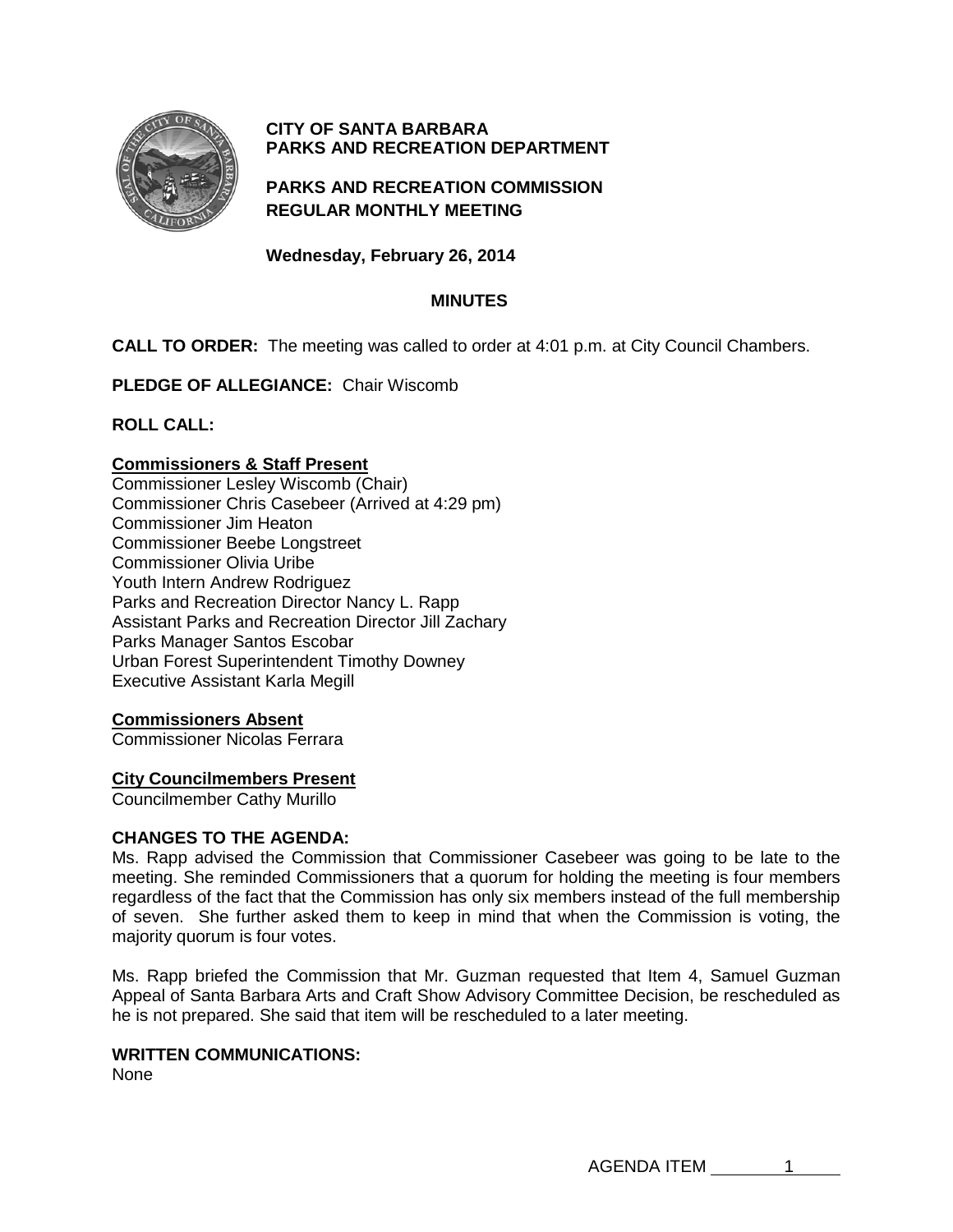## **PUBLIC COMMENT:**

Speakers: Judith Smith encouraged the Commission to put a petition that she presented to City Council in December regarding off-leash hours at Skofield Park and Sheffield Park from 7:30 – 9:30 a.m. on their agenda for discussion.

## **YOUTH COUNCIL REPORT:**

Youth Intern Andrew Rodriguez provided this report.

### **COMMISSIONER COMMITTEE ASSIGNMENT REPORTS:**

Commissioner Longstreet advised that she attended the Neighborhood Advisory Committee meeting. She also reported on the activities of the Parks and Recreation Community (PARC) Foundation meeting.

Commissioner Uribe reported on the activities of the Neighborhood Advisory Committee.

Chair Wiscomb reported that she attended the Ribbon Cutting Event for the Oak Park Permeable Paver Project. She said she also attended the Special City Council meeting held on January 27<sup>th</sup>, regarding one-time monies for Capital Projects, where Council approved funding for Kids World and Cabrillo Ballfield. Ms. Wiscomb reported on the activities of the Golf Advisory Committee. She also reported on the activities of the PARC Foundation.

### **COMMISSION AND STAFF COMMUNICATIONS:**

Ms. Rapp briefed the Commission that The National Recreation and Park Association (NRPA) has partnered with Macy's, Inc. on a national donation program supporting local parks called "Heart Your Park." She said that each store selects a park in their community, and Macy's will offer their customers at the time of checkout the opportunity to make a donation March  $7 - 31$ , 2014, and Macy's will match those funds. Ms. Rapp said staff is very excited because the Paseo Nuevo employees chose Shoreline Park to benefit, and La Cumbre Plaza chose MacKenzie Park. Ms. Rapp said that the Department is working with the local Macy's to do a kickoff of that campaign and encouraged people to shop after March  $7<sup>th</sup>$ .

Ms. Rapp briefed the Commission that the FY 2015 budget is the second year of a two-year budget, and staff does not anticipate a lot of changes. She said that revenues are a slightly down from what was expected, so staff is being conservative next year. She said the Department is seeing a decrease in some areas, and are doing analysis to determine trends. Ms. Rapp said, however, that staff does feel good about the budget being put forth. Ms. Rapp said that the Proposed FY 2015 Budget will be presented to City Council on April 22 $^{nd}$ , and to the Commission at their regular meeting of April 23<sup>rd</sup>. Ms. Rapp advised that tentatively, staff will present the Proposed FY 2015 Parks and Recreation Budget to City Council on May 19<sup>th</sup> at 3:00 p.m.

Ms. Rapp briefly discussed the drought, saying that City Council has declared a Stage 1 drought; a voluntary 20% water reduction. She said that Council has asked Water Resources staff to do presentation on a monthly basis giving updates on where the City is with water for the community. She said that the reduction in water usage and water conservation has impacts on the parks, golf course, and recreation facilities. Ms. Rapp said that the Department has been active in conserving water over the years, but staff is very concerned about the lack of water resources. She said that strategic plans are being developed by staff, and if the drought continues, the Department will move forward with those plans, in particular, looking at parks and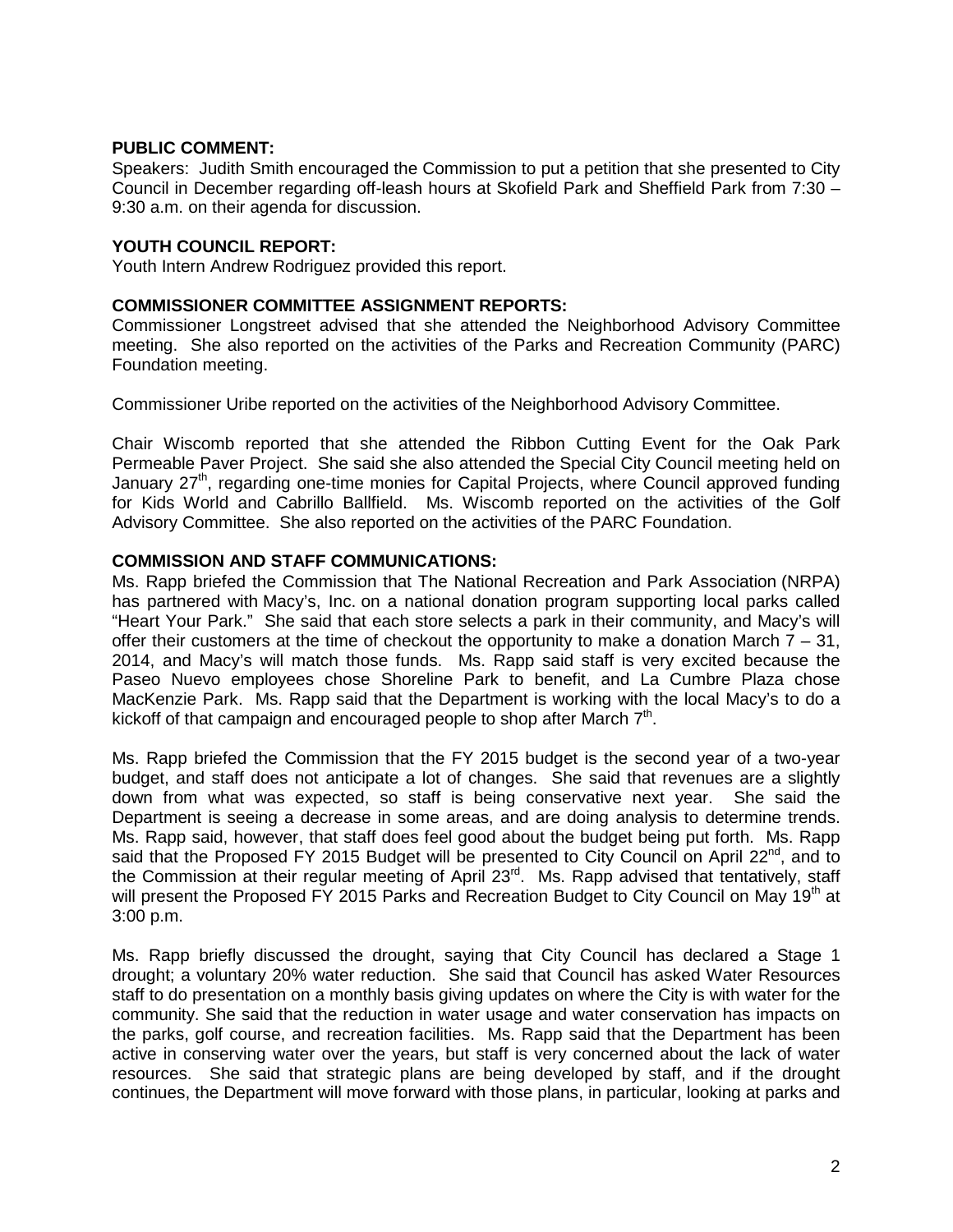how they are maintained; the urban forest, street trees, park trees, what are the priorities; and the Golf Course. She said of the three, the Golf Course has a real financial impact; when the condition of the Golf Course is not conducive to attracting golfers, the Department has a revenue impact. Ms. Rapp advised that if it is necessary to move forward with those plans, staff will bring them to the Commission for information.

Ms. Zachary provided an updated on the conceptual design to the Pocket Park at Bath and Ortega. She said a Neighborhood meeting will be scheduled for Thursday, March 13<sup>th</sup>. Ms. Zachary advised that staff is preparing conceptual ideas for that site, and they will be presented to the Commission at the March meeting.

## **CONSENT CALENDAR:**

- 1. Summary of Council Actions For Information
- 2. Approval of Minutes For Action

Recommendation: That the Commission waive the reading and approve the minutes of the regular meeting of December 18, 2013.

## **Commissioner Longstreet moved, seconded by Commissioner Uribe, and passed 4/0 to approve the consent calendar. Absent: Casebeer**

### **STREET TREE ADVISORY COMMITTEE ITEMS**

Any action of the Parks and Recreation Commission made pursuant to Municipal Code Chapter 15.24, Preservation of Trees, may be appealed to the City Council within ten days.

### **Commissioner Casebeer arrived at 4:29 p.m.**

3. Street Tree Advisory Committee Recommendation – For Action

Documents:

- Staff Report dated February 26, 2014
- PowerPoint presentation prepared and made by Staff Speakers:
- Staff: Urban Forest Superintendent Tim Downey
- Members of the Public: Item 2A(1) Stephanie Welch; Item 2B(1) Duke McPherson, Street Tree Advisory Committee Chair; Item 3B(2) - Gary Semerdjian

Recommendation: That the Commission:

- A. Conditionally approve the following Street Tree removal request:
	- 1. 1102 Luneta Plaza *(2) Jacaranda mimosifolia,* Jacaranda Stephanie **Welch**

**Commissioner Casebeer moved, seconded by Commissioner Longstreet, to concur with the Street Tree Advisory Committee recommendation to approve the removal of two Jacaranda trees on the condition the applicant replaces with a red flowering gum trees.**

Chair Wiscomb asked if Commissioners Casebeer and Longstreet would amend their motion to accept the recommendation by Commissioner Heaton that the